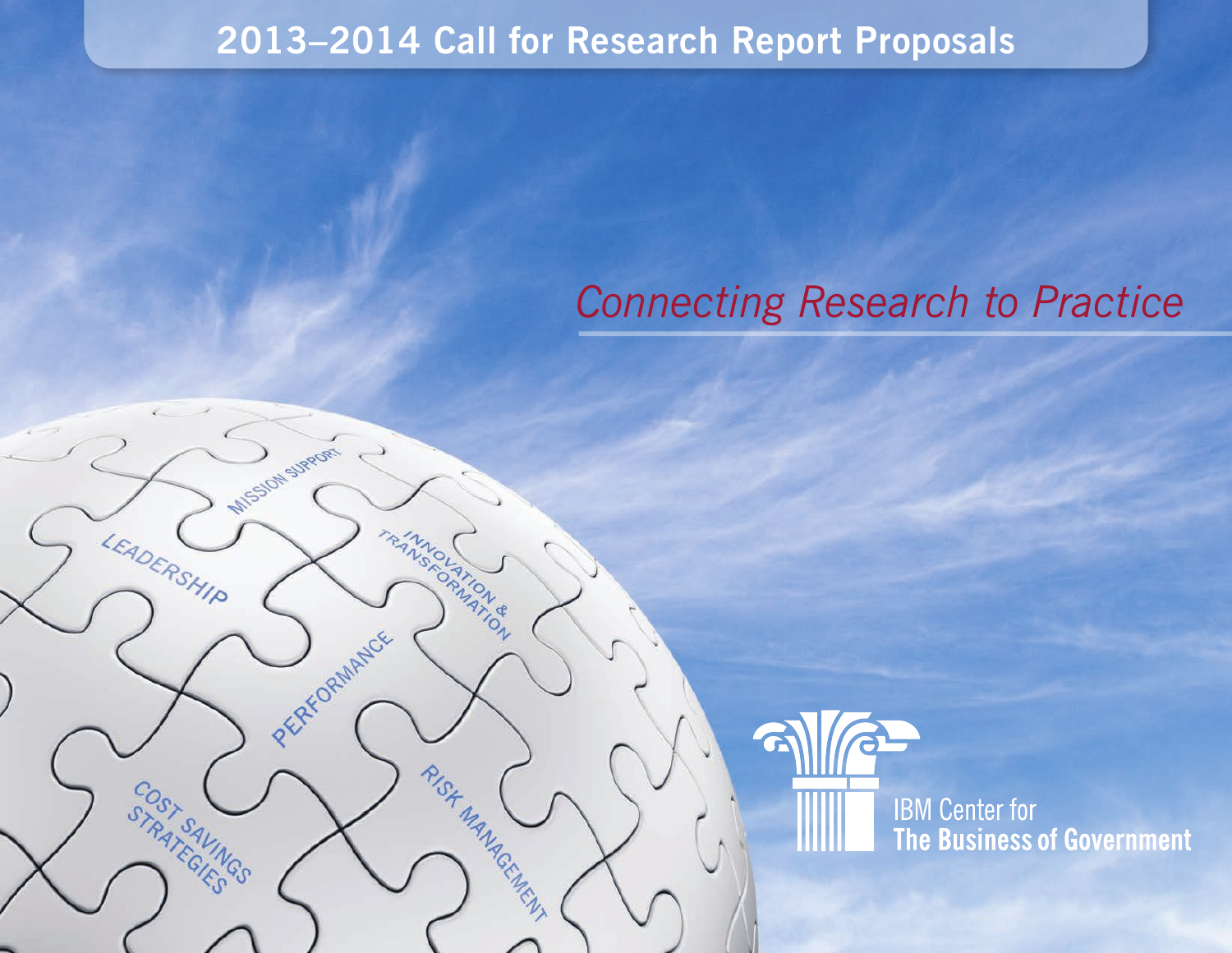# 2012 PUBLISHED REPORTS

**A Manager's Guide to Evaluating Citizen Participation** *By Tina Nabatchi, Syracuse University*

**Social Security in the BRIC Countries** *By Danny Pieters and Paul Schoukens, K.U. Leuven*

**Working the Network: A Manager's Guide for Using Twitter in Government** *By Ines Mergel, Syracuse University*

**Assessing the Value of Intelligence: Lessons for Leaders** *By Frank Strickland and Chris Whitlock, IBM*

**Key Actions That Contribute to Successful Program Implementation: Lessons from the Recovery Act** *By Richard Callahan (University of San Francisco), Sandra Archibald (University of Washington), Kay Sterner (University of Washington), and Brinton Milward (University of Arizona)*

**Improving Government Contracting: Lessons from Bid Protests of Department of Defense Source Selections** *By Steven Maser, Willamette University*

**Designing Collaborative Networks: Lessons Learned from Public Safety** *By Jane Fedorowicz (Bentley College), Steve Sawyer (Syracuse University)*

**Designing Open Projects: Lessons From Internet Pioneers** *By David T. Witzel, The EdgeLab*

**Empirically Based Intelligence Management: Using Operations Research to Improve Programmatic Decision Making**  *By Frank B. Strickland, Chris Whitlock, IBM*

**Recovery Act Transparency: Learning from States' Experiences** *By Francisca M. Rojas, Harvard Kennedy School*

**Collaboration Across Boundaries: Insights and Tips from Federal Senior Executives** *By Rosemary O'Leary, Catherine M. Gerard, Syracuse University*

**Challenge.gov: Using Competitions and Awards to Spur Innovation** *By Kevin C. Desouza, Arizona State University*

**Irregular Warfare at Sea: A Case Study on National Defense Choices** *By Frank B. Strickland, Chris Whitlock, IBM*

**Putting Irregular Warfare in Perspective Preparing for the New Norm of Conflict** *By Frank B. Strickland, Chris Whitlock, IBM*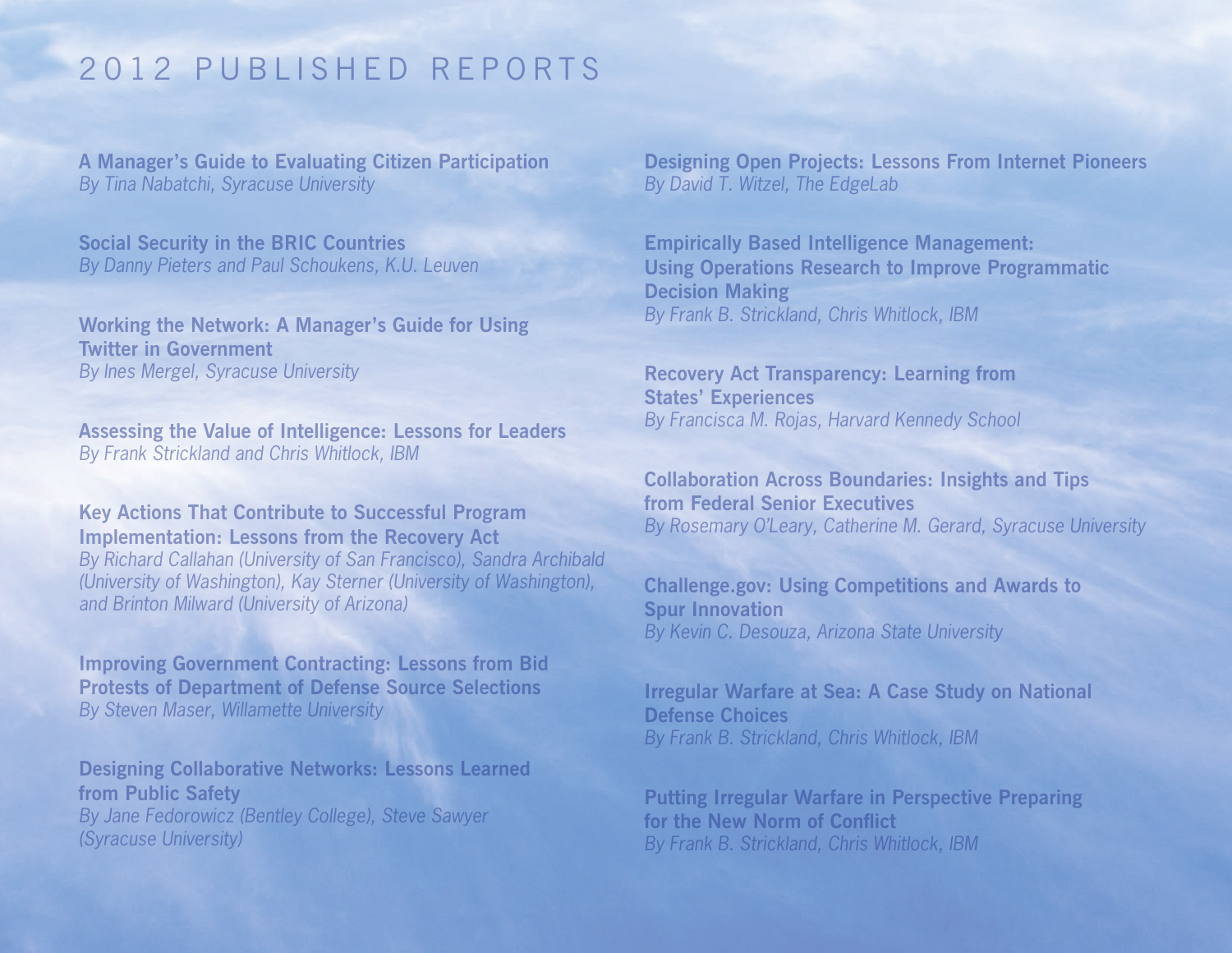### LETTER TO COLLEAGUES



### Dear Colleagues:

Since the creation of the IBM Center for The Business of Government over 15 years ago, it has been our goal to help public sector leaders and managers address real-world problems by sponsoring independent, third-party research from top minds in academe and the nonprofit sector. We aim to produce research and analysis that helps government leaders respond more effectively to their mission and management challenges.

The IBM Center is named "The Business of Government" because we focus on the management and operation of government, not the policies of government. Public sector leaders and managers need the best, most practical advice available when it comes to delivering the business of government. We seek to bridge the gap between research and practice by helping to stimulate and accelerate the production of research that points to actionable recommendations.

For this reason, we are pleased to solicit proposals that result in reports that have sound research, insightful findings, and actionable recommendations for government leaders and public managers in the following areas of interest:

- Fostering Innovation and Transformation
- Aligning Mission Support with Mission Delivery
- Developing Cost Savings Strategies That Improve Efficiency and Effectiveness
- Making the Best Use of Performance and Results Management
- Managing Risk in a Rapidly Changing World
- Developing New Models of Public Leadership Within and Across Agencies

We are eager to help communicate what researchers know and learn about what works in these areas to busy government leaders and public managers.

Budget and fiscal issues have dominated headlines—as well as the attention of government executives—over the past year. They will likely continue to do so for the foreseeable future. While cost savings and coping strategies will be important, budget considerations are only one part of a management improvement agenda. The public will continue to expect better services and improved performance, even in the face of austerity. This means public managers will have to turn to other strategies to meet expectations, such as innovation, better management of risks, new approaches to performance and results, and new models of leadership.

Implicit in each of these strategies is the potential of technology and best business practices to help leverage government transformation. Understanding this potential will be an undercurrent in the research we will sponsor. We are looking for proposals that will provide insights, best practices, and practical, actionable recommendations that will have lasting impact on how government works.

We look forward to receiving proposals that continue our partnership with leading public management researchers. Our next deadlines are October 1, 2013; April 1, 2014; and October 1, 2014.

Please let me know if you have any questions regarding this call for proposals, or the IBM Center for The Business of Government.

Daniel J. Chenok Executive Director IBM Center for The Business of Government chenokd@us.ibm.com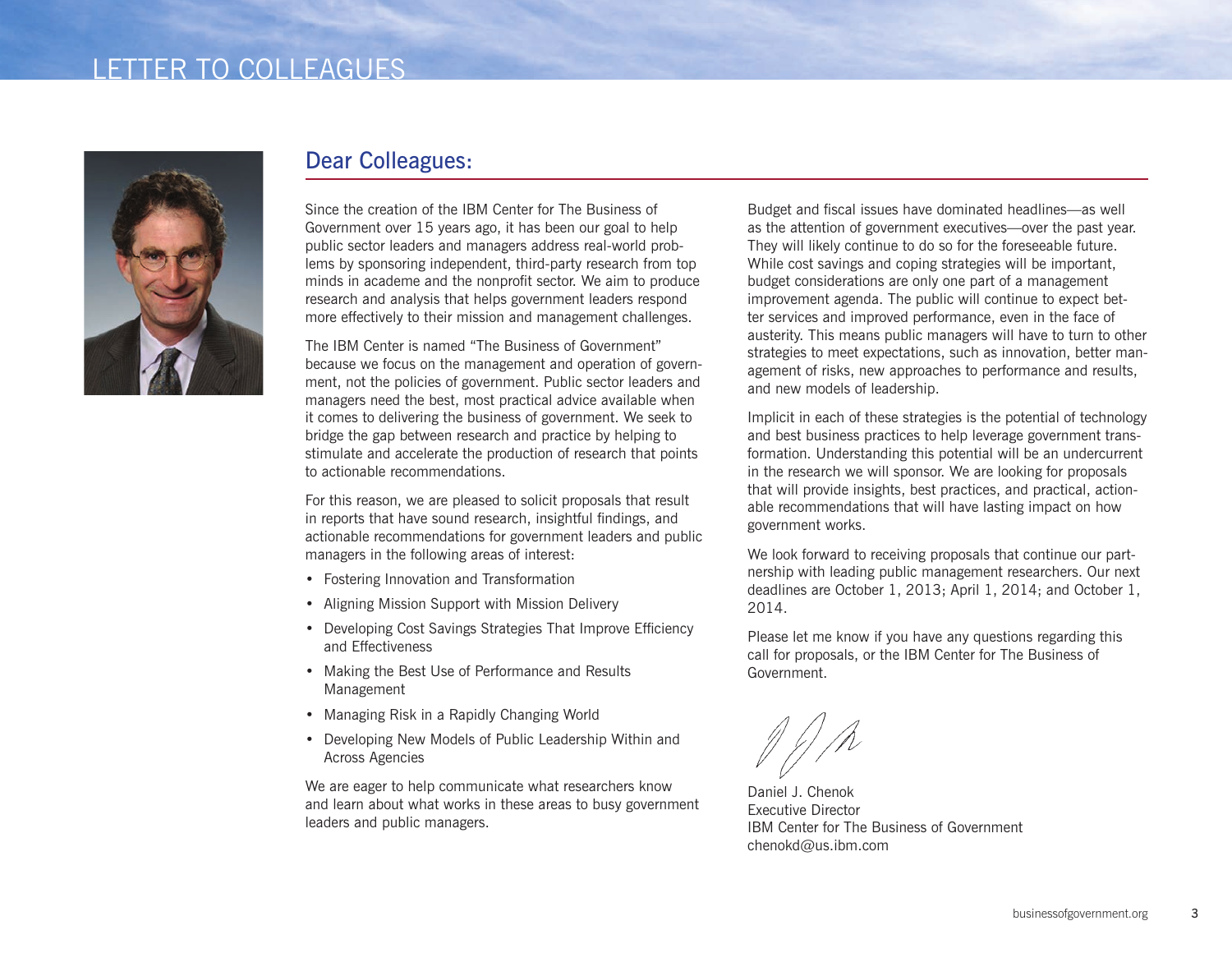The IBM Center for The Business of Government connects public management research with practice. Since 1998, we have helped public sector executives and managers improve the effectiveness of government with practical ideas and original thinking. The Center seeks to advance knowledge of how to improve public sector effectiveness.

Public sector institutions around the world are at a critical juncture. Fiscal austerity is changing the game for successful leadership at all levels of government. The Center's research priorities are reflective of the challenges and issues that we judge to be the most critical facing government leaders and public managers as they attempt to execute their organizational missions successfully.

**The Center has as its focus practical, actionable recommendations that build from a strong research base, and assist public sector leaders and managers to address mission and management challenges more effectively.** The Center seeks proposals to prepare reports that address the following six public management topics.

### 1. Fostering Innovation and Transformation

Leaders need to be able to explain what innovation is to agency employees in the context of their mission and be able to convey the importance of innovation and transformation to employees in ways that will be understood and adopted. Innovation can be viewed as new ideas, or current thinking applied in fundamentally different ways, resulting in significant change in operating models, business processes, or products and services. Transformation refers to broader, and more systemic, changes within an organization.

Both innovation and transformation initiatives rely on the use of a set of processes, tools, and culture. A recent trend is to create offices within agencies to lead innovation and transformation initiatives. Which innovation models lead to true transformation is still unclear, and measures of what constitutes success have yet to be well-defined.

The Center is interested in research that explores these different elements, together or separately, in ways that improve government operations or services to the public.

#### **Areas of interest and research questions include:**

- What emerging innovation trends and models should government leverage to improve operations and services? How do you manage the processes of innovation, including implementation?
- Case studies of agencies or organizations that have undertaken innovation, experimentation, or transformation initiatives, and the tools (such as social media, cloud computing, or big data) and lessons learned that could be applied by others, including how such efforts can be sustained over time.
- Understanding the roles of risk management, leadership support, culture, collaboration, and incentives to undertake innovation or transformation efforts from the organizational, individual, and mission perspectives. For example, how do successful innovators cultivate a culture of risk tolerance?
- Understanding methods for measuring the "return on investment" of innovation and transformation for mission performance, both prospectively and retrospectively.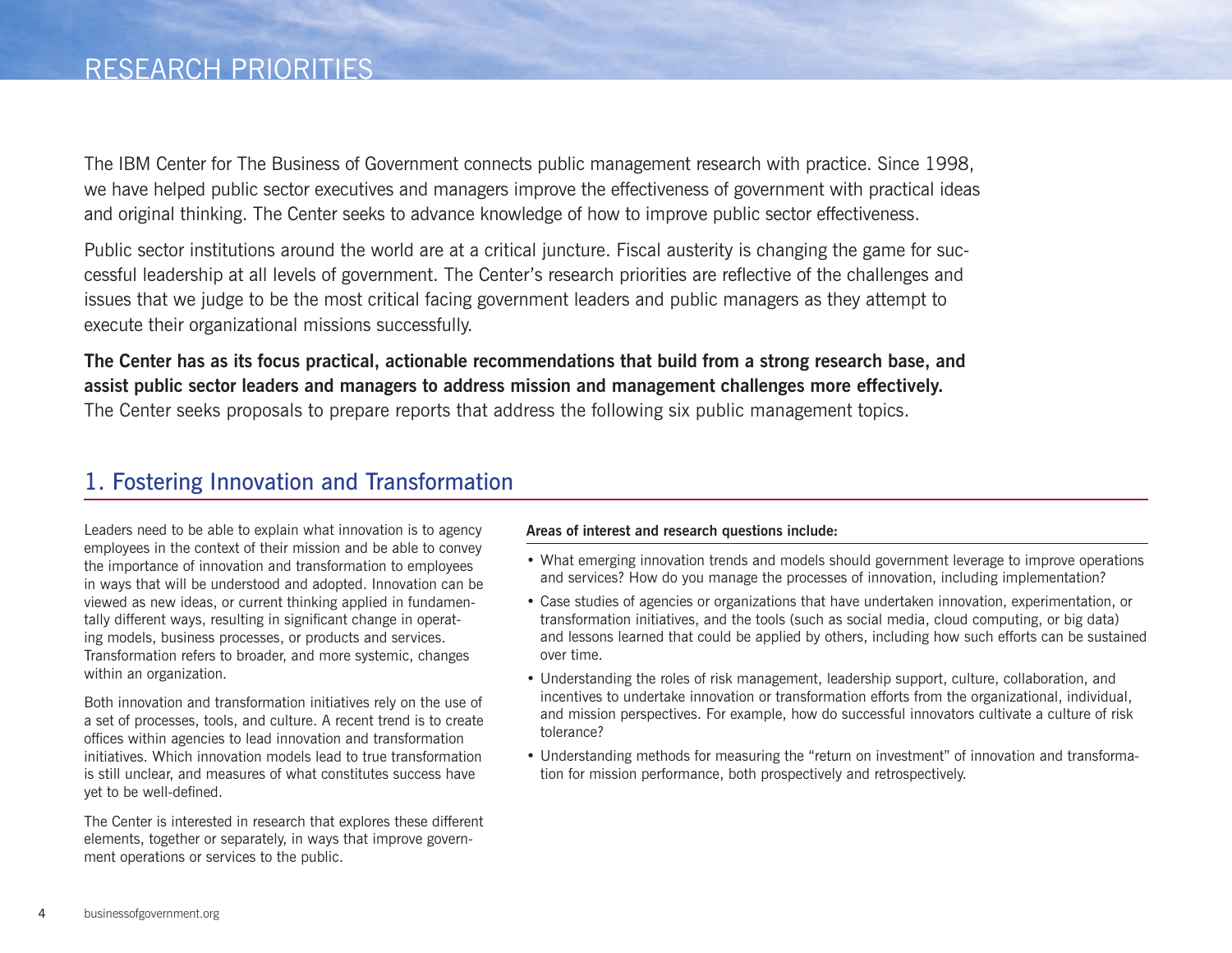### 2. Aligning Mission Support with Mission Delivery

Agency missions cannot be delivered without mission-support functions such as human resources, acquisition, information technology, and financial management. Over the past 25 years, these mission-support functions have been professionalized and oftentimes centralized, with their leaders often referred to as chiefs or CXOs and having statutory compliance, policy implementation, service delivery, and strategic advisory roles.

The Center is interested in research into how effective missiondelivery leaders can leverage the investment and infrastructure of the various mission-support functions to deliver mission results and improve program efficiencies, as well as how effective practices by CXOs in the public and private sectors can foster improved mission performance.

#### **Areas of interest and research questions include:**

- Case studies of best practices in how mission-support functions have evolved over the past 25 years, and how they have integrated or coordinated across agency and mission boundaries, including through intra- and inter-agency councils.
- Case studies of how federal agencies have defined the roles and responsibilities of mission support functions vs. mission delivery leaders. Understanding the evolving role of chief operating officers in serving as a catalyst or bridge between mission-support functions and mission delivery.
- Approaches—such as training, incentives, and business/organizational alignment—that can help CXOs move from a compliance approach (as defined by statutory or policy requirements) toward a performance-oriented approach (as defined by contributions to an agency's mission).
- What are the different models of mission support in state governments or other countries (e.g., the use of shared services or operations management councils) that could be applied in the U.S. federal government?

### 3. Developing Cost Savings Strategies That Improve Efficiency and Effectiveness

Fiscal austerity will be an enduring challenge for public managers for the foreseeable future, but it can also create an environment and incentives to rethink traditional approaches to mission support and service delivery. Public managers can harness major technological shifts and adapt proven, public sector and commercial best practices to make their agencies both more efficient and productive, and to conduct operations and provide services with greater speed.

The Center is interested in research focused on innovative ways to save costs in both mission support and service delivery, across multiple instruments of government spending (e.g., appropriations, user fees, tax expenditures).

#### **Areas of interest and research questions include:**

- Case studies of spending review strategies used by state governments and other countries, at both the agency level and the government-wide level. Identify patterns, best practices, and cautionary lessons learned.
- Case studies of best practices in the use of specific tools or strategies for accurately measuring and then reducing costs in a way that supports improved outcomes, such as advanced business analytics to reduce improper payments, the use of shared services, or incentives based on strategic sourcing or gain-sharing.
- What strategies are public managers using to adapt to uncertainty in the budget process in order to manage strategically, effectively and efficiently, and how can those strategies be shared and adapted across agencies?
- How can managers use "time" as a key metric to drive both performance improvement and cost reductions through a government that works both faster and better? How can rapid, iterative experimentation improve results and lower costs?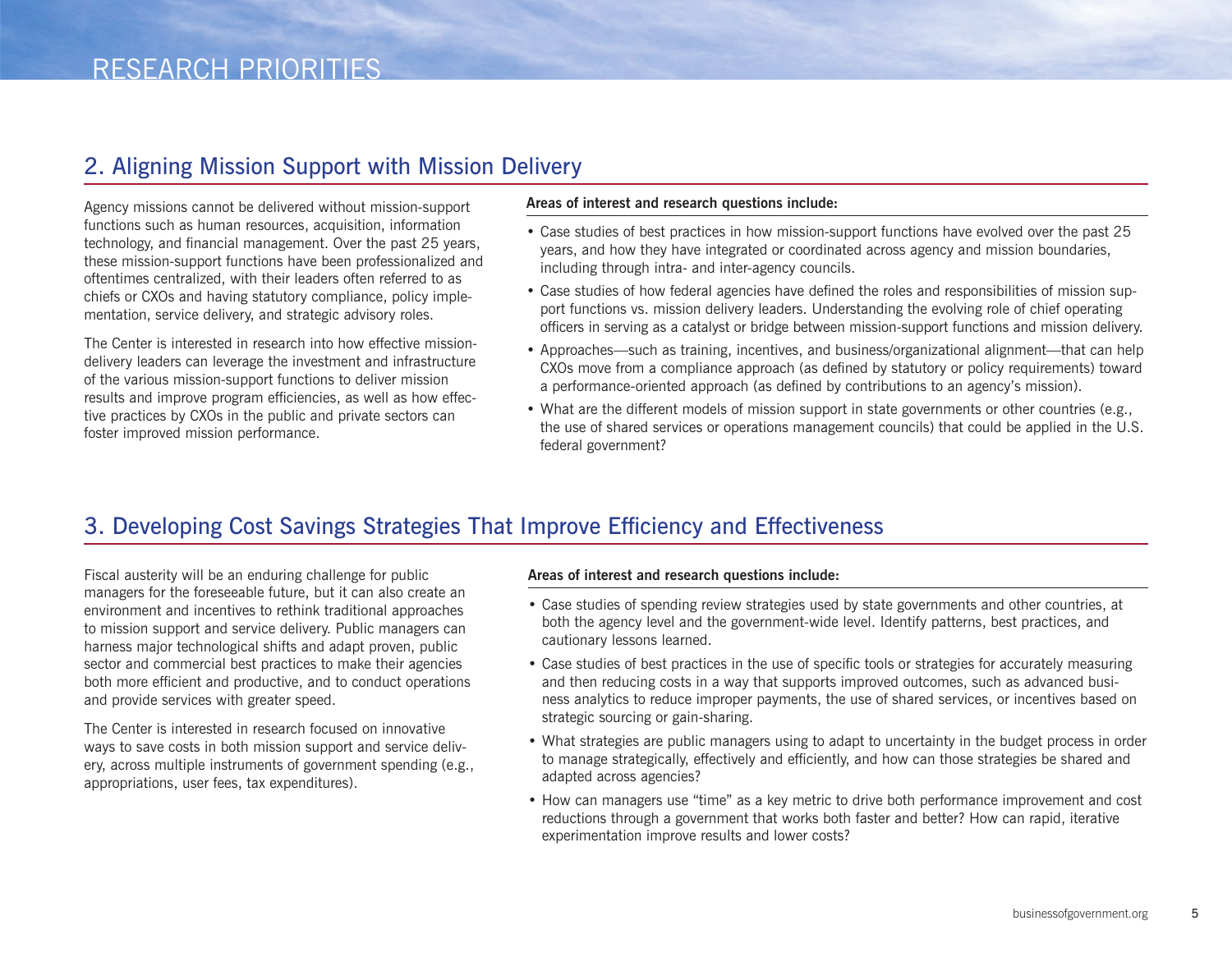### 4. Making the Best Use of Performance and Results Management

The federal government has placed sustained attention on improving performance and results for more than two decades. Its strategies have evolved from a focus on agencies and developing a supply of performance information, to a point where today the emphasis is more on selected goals and the effective use of data to inform real-time decision-making. New laws, technologies, and techniques make this possible, but the frontier still seems to be finding ways to integrate performance management into the culture of government, within—and increasingly—across agencies.

The Center is interested in research on incentives and new approaches to make information about performance and results truly impactful in driving agencies toward programs and activities with greatest net benefit.

#### **Areas of interest and research questions include:**

- What is the evolving role of the use of data and evidence in agency decision-making, in light of new statutory and technological changes, and how are they being linked into existing management systems and funding streams—often to improve performance in new ways while still operating existing activities successfully?
- Case studies of how agencies are using new performance-improvement approaches such behavioral insights, social impact bonds, performance grants, results contracting, real-time benchmarks/scorecards, and other non-traditional or cutting-edge approaches.
- Case studies of the integration of performance management, program evaluation, portfolio management, and cost information, both within agencies and across agency, intergovernmental, and even sectoral boundaries on common goals.
- Case studies of the use of new tools such as data analytics, data visualization, dashboards, and other "sense making" analytic and presentation techniques of large volumes of data to improve decision-making.

### 5. Managing Risk in a Rapidly Changing World

Managing risk in the public sphere increasingly takes on new dimensions. These extend from national security risks via cyberattacks, to economic risks from natural disasters, to budget and program risks, to privacy risk. However, government leaders lack an accepted culture and framework to manage, incorporate, and communicate risk, which tends to constrain creativity and innovation. Understanding the spectrum of different kinds of risks, developing strategies and tools to mitigate them—as well as incorporating them into decisionmaking—and developing strategies for communicating risks to appropriate target populations, will be a growing challenge for public managers in years to come.

The Center is interested in research on good models to assess inherent risks facing the public sector, and to act accordingly given those risks.

#### **Areas of interest and research questions include:**

- What different kinds of risks do agencies and public managers face—from national security and cybersecurity risks to financial and programmatic risks—and what are appropriate strategies for addressing them? How is risk defined by different stakeholders in the public sector, and how does it differ from uncertainty or probability?
- Case studies of strategies for creating a risk-tolerant culture, around the right kinds of risks. What are different models, tools, and strategies for managing risk in the public sector? How is risk balanced with competing values such as innovation?
- Case studies of ways risk is being better managed via analytics, high-performance computing, enterprise risk management, and threat management, both in the national security domain and across government. How are national leaders being engaged in thinking about strategic risk management?
- How can public sector managers and leaders understand risk in the context of programs they deliver, and how can they communicate the reality of that risk to their stakeholders and constituents so that the public understands value being provided relative to risk that is inherent in that value?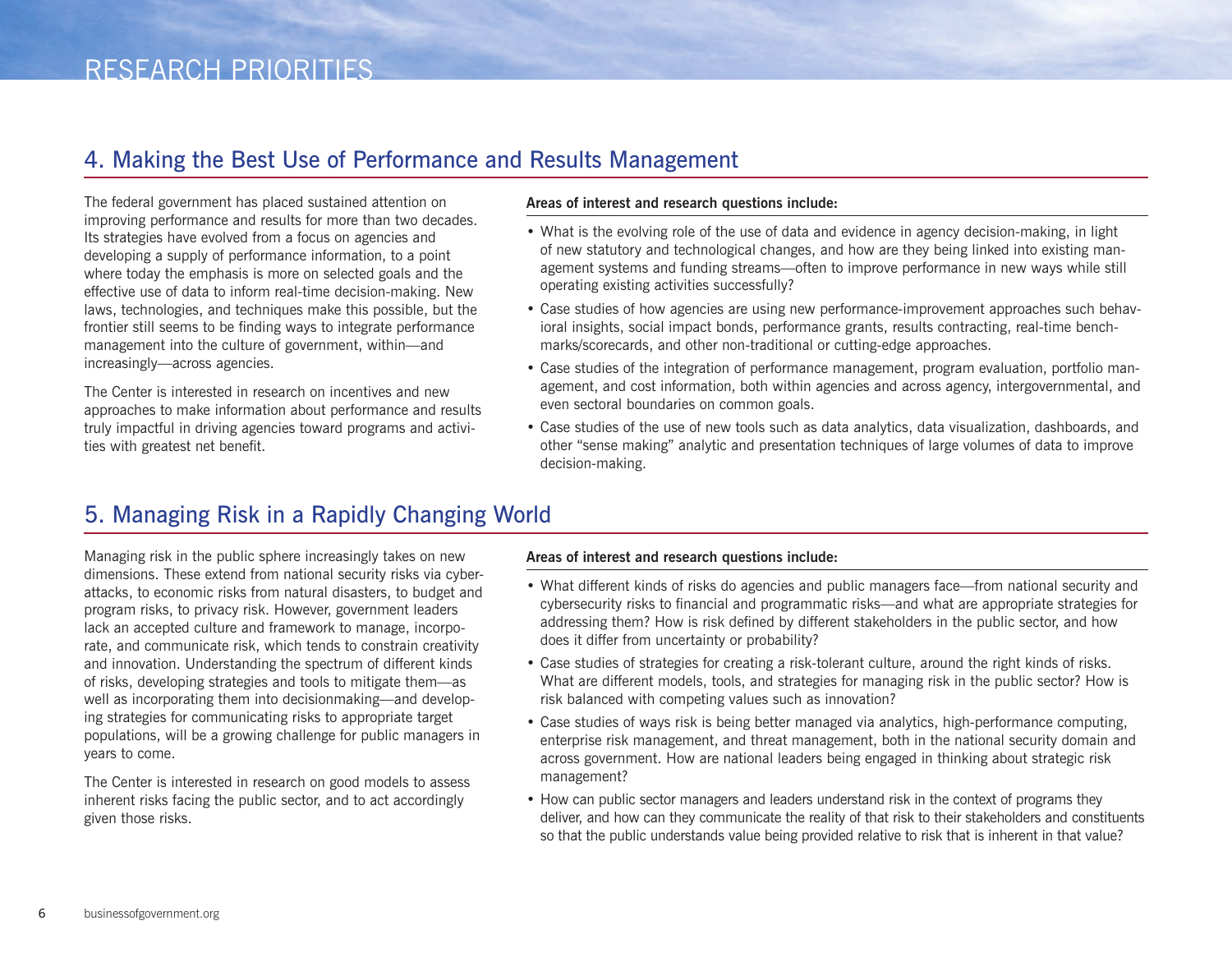### 6. Developing New Models of Public Leadership Within and Across Agencies

Governments today face serious, sometimes seemingly intractable public management issues that go to the core of effective governance and leadership. These issues test the very form, structure, and capacity required to meet problems head-on. As a result, government leaders find it necessary to go beyond established parameters and institutional strictures, working across organizational boundaries in pursuit of multi-layered, networked approaches that are tailored to a specific challenge —often through "shared leadership" models. Since complex challenges confront people with the unknown and unpredictable, they also demand a different style of leadership—one that shapes vision and fosters alignment and commitment through collaborative action.

Understanding these new leadership styles and approaches is of high interest for research by the Center.

#### **Areas of interest and research questions include:**

- What are keys to effective leadership in a modern and rapidly changing world, where technology and demographics are reshaping traditional hierarchies and lines of authority within and across agencies?
- Case studies of leaders facing complex situations, such as the implementation of cross-agency priority goals, or agency-level priority goals.
- Case studies of leaders who face transformational challenges, such as turning around a troubled agency, that highlight the strategies they employed to successfully overcome challenges and transform their organization.
- Case studies of specific leadership techniques, such as the "unity of effort" leadership model, a "shared" leadership model, or the "enterprise" leadership model, and how they can be adapted by leaders today to meet their specific needs.

While the six topics outlined above frame our priorities, the Center also welcomes interesting and timely practical research and actionable recommendations in other current and emerging areas of importance for government, such as acquisition, supply chain, social media, human capital and workforce development, financial management, information technology, healthcare reform implementation, and sustainability.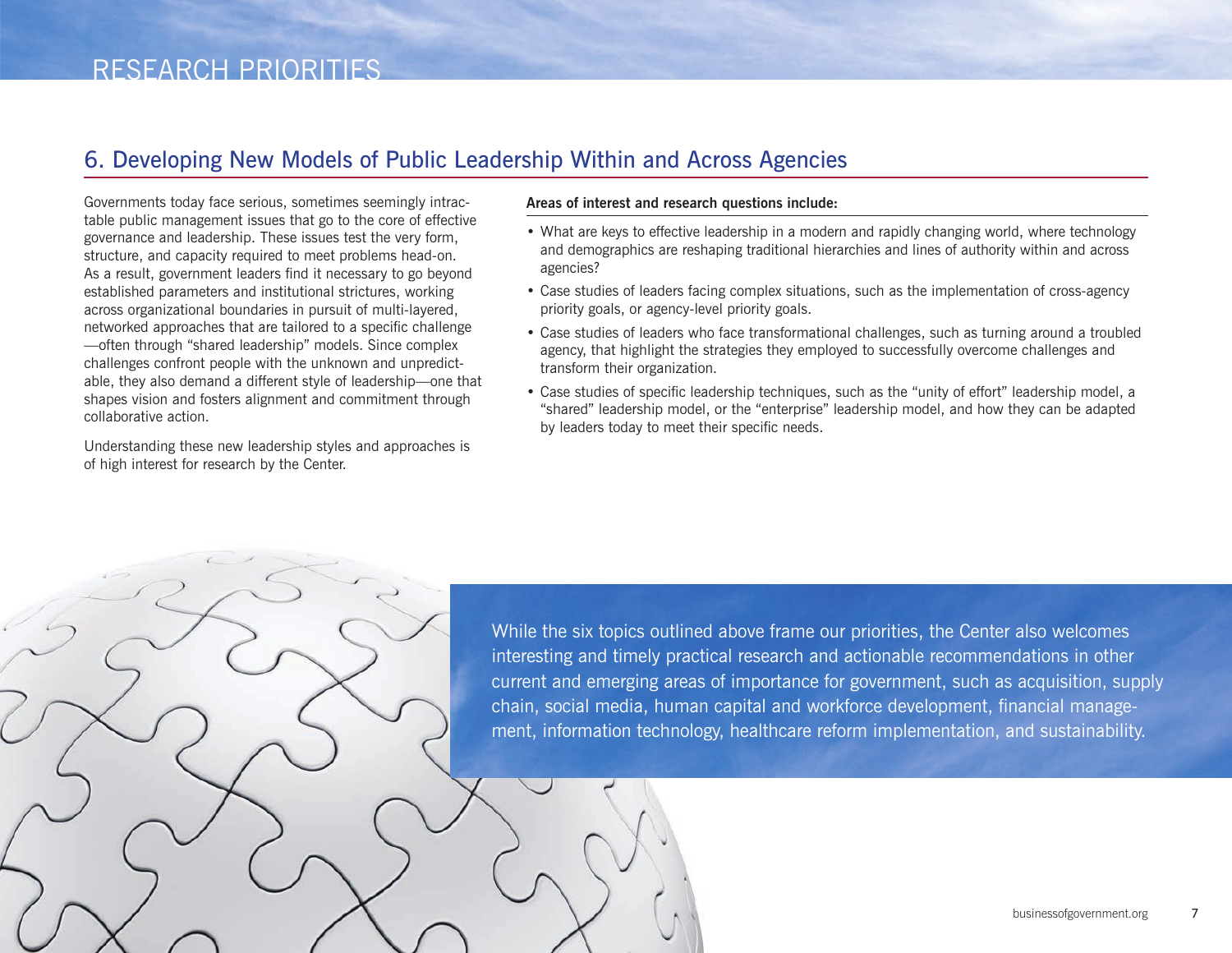### GUIDELINES

#### **Purpose**

The IBM Center for The Business of Government aims to tap into the best minds in academe and the nonprofit sector who can use rigorous public management research and analytic techniques to help government leaders and public managers improve efficiency and effectiveness. We are looking for sound research design, practical findings and actionable recommendations—not just theory or concepts—in order to assist executives and managers to respond more effectively to mission and management challenges.

#### **Eligibility**

Individuals working in universities, nonprofit organizations, or journalism.

#### **Description of Stipends**

Individuals receiving a stipend should produce a 10,000- to 12,000-word report. The manuscript should be submitted no later than six months after the start of the project. Recipients will select the start and end dates. The report should be written for government leaders and public managers, providing very practical knowledge and insight.

#### **Size of the Stipends**

\$20,000 for each report.

#### **Submitting Applications**

Interested individuals can read the research announcement and apply online at: http://www.businessofgovernment.org/content/ research-stipends:

- New applicants will first need to create a username, password, and profile before completing the online application.
- Applicants will then fill in a series of fields that include the proposal title, proposal summary (700 character limit), the

research report proposal (9,000 character limit) to include the (i) purpose, ii) methodology, and (iii) results of the proposed report, a category for the proposal, and a resume for each author (9,000 character limit per author).

The submission of online applications is preferred. Though it is not a requirement, we encourage all applicants to submit applications and supporting documents online. Attachments are permitted, but should adhere to the constraints described above.

#### **Deadlines**

Applications should be received by October 1, 2013; April 1, 2014, or October 1, 2014. Applicants will be informed of a decision approximately six weeks after the deadline.

#### **Evaluation Criteria**

Government leaders and public managers want answers to the "So what?" question. They want to know "Why should I care?" and "What do I do next?" Consequently, proposals are reviewed in terms of the following criteria:

- Will the proposed report be of high value and timely to government leaders and public managers?
- Will the report provide practical insight and understanding of the topic?
- Is the report based on a sound research design?
- Does the applicant demonstrate the potential to produce a final report that will be clear, understandable, and highly communicable to government leaders and public managers?
- Does the applicant demonstrate outstanding command and knowledge of the topic, based on a strong track record in the field?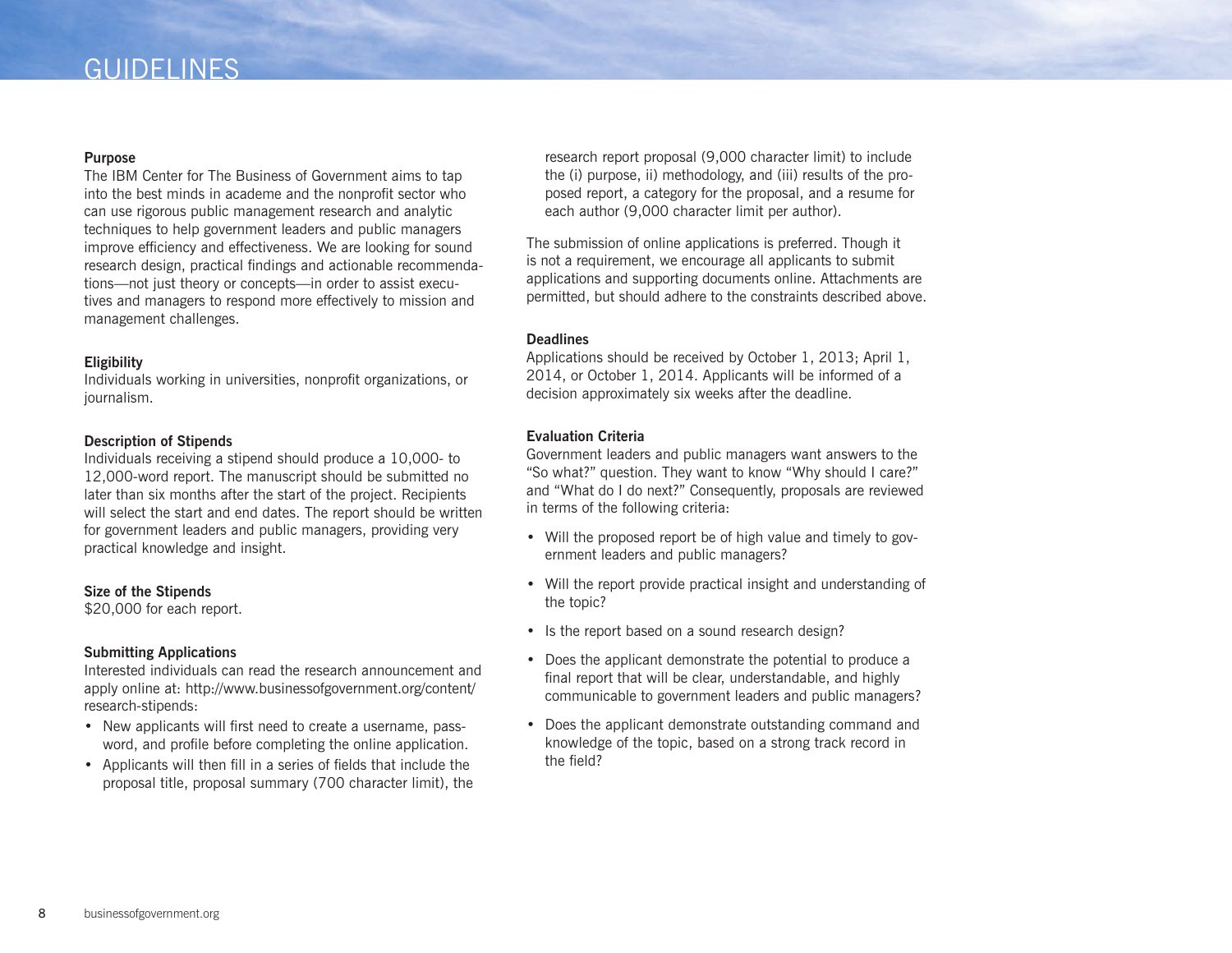### Application

#### **Can I apply online?**

Yes, online applications are preferred. To apply online, you first need to create a profile in our system. Please visit: http://www.businessofgovernment.org/content/researchstipends to learn more and to create an account.

#### **How do I log into the system to change my address or password, check the status of my proposal, or to submit a proposal if I already have a username and password?**

Visit our research stipend page and log into the system: http://www.businessofgovernment.org/content/ research-stipends

#### **Can the proposal or resume be more than 9,000 characters (about three pages)?**

No. Your proposal and resume each should be 9,000 characters or less.

#### **Does the Center only fund reports that are addressed to federal executives and managers?**

No. While a majority of the Center's reports are targeted to executives and managers in the U.S. federal government, we are also interested in reports that discuss new approaches to improving the effectiveness of government at state, local, and international levels. The most competitive proposals tend to be those that have a very strong "story" or are clearly generalizable to a very broad audience.

#### **Do you need to itemize a budget in the proposal or describe how the \$20,000 stipend will be used?**

No. The researcher can use the stipend however he/she deems appropriate.

#### **Can I submit more than one proposal at a time?**

No. Researchers are asked to submit only one proposal.

#### **Does the Center accept proposals for topics outside the scope of this announcement?**

Yes. However, most projects that receive stipends will be closely related to the themes outlined in this announcement. While we will consider proposals touching on other government management challenges, these are the areas of most interest to us.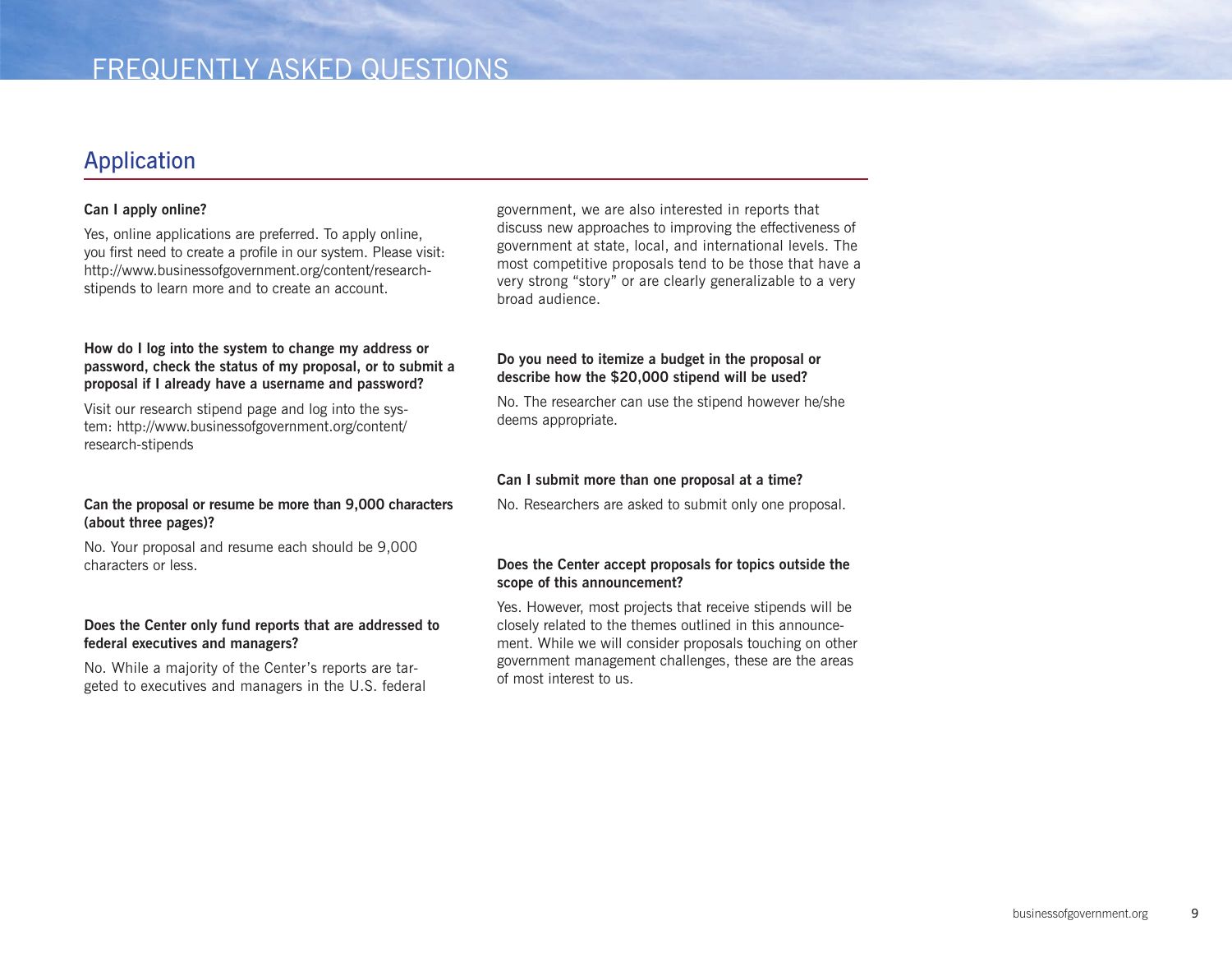### FREQUENTLY ASKED QUESTIONS

### **Stipends**

**Does the Center provide stipends larger than \$20,000?**  No.

#### **Does the Center pay for overhead expenses?**

No. We do not pay overhead, indirect, or operating costs.

### Reports

#### **Who is the audience for completed reports?**

Reports should be written for government leaders and public managers, with a goal of providing them practical insights, and where appropriate, actionable recommendations to help them improve the operation and management of government.

#### **How quickly must the report be completed?**

Recipients will be asked to select the start and end dates of the project. Recipients are asked to submit a completed manuscript no later than six months after the selected start date. The project should be started no later than three months after the stipend is awarded.

#### **How will the report be reviewed?**

Upon receipt of the manuscript, the IBM Center reviews the draft for consistency with the recipient's original proposal. The IBM Center may offer editorial suggestions to better address how government leaders and public managers will read and act upon the report's contents.

#### **Can the recipient's institution receive the stipend?**

Yes. Individuals receiving a stipend have the option of requesting that the stipend be paid directly to their institution. As noted above, however, no overhead costs will be included in the stipend.

#### **How will the report be published?**

The IBM Center will publish the report and distribute it to government leaders and managers.

#### **Can recipients publish the report in other publications?**

Recipients retain all rights to the research and can publish findings anywhere they wish. The IBM Center must be cited, however, for providing support for the project.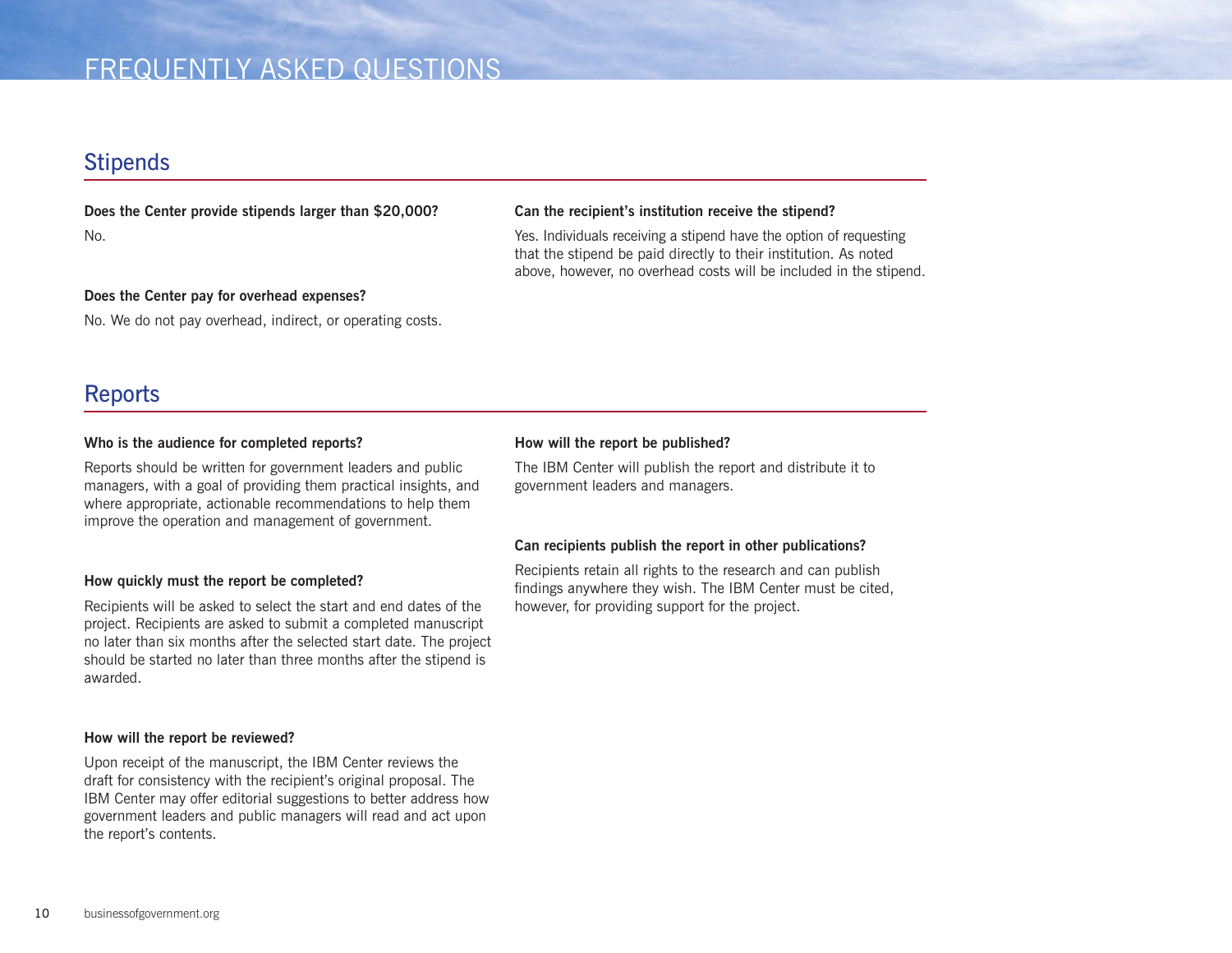## 2012 PUBLISHED REPORTS (continued)

**Best Practices for Leading Sustainability Efforts** *By Jonathan M. Estes, Facilities Solutions Group, LLC* 

**Forging Governmental Change: Lessons from Transformations Led by Robert Gates of DOD and Francis Collins of NIH** *By W. Henry Lambright, Syracuse University*

**From Data to Decisions II: Building an Analytics Culture** *By Partnership for Public Service* 

**Five Methods for Measuring Unobserved Events: A Case Study of Federal Law Enforcement** *By John Whitley, Institute for Defense Analyses*

**The Costs of Budget Uncertainty: Analyzing the Impact of Late Appropriations** *By Philip Joyce, University of Maryland*

**Mitigating Risks in the Application of Cloud Computing in Law Enforcement** *By Paul Wormeli, IJIS Institute*